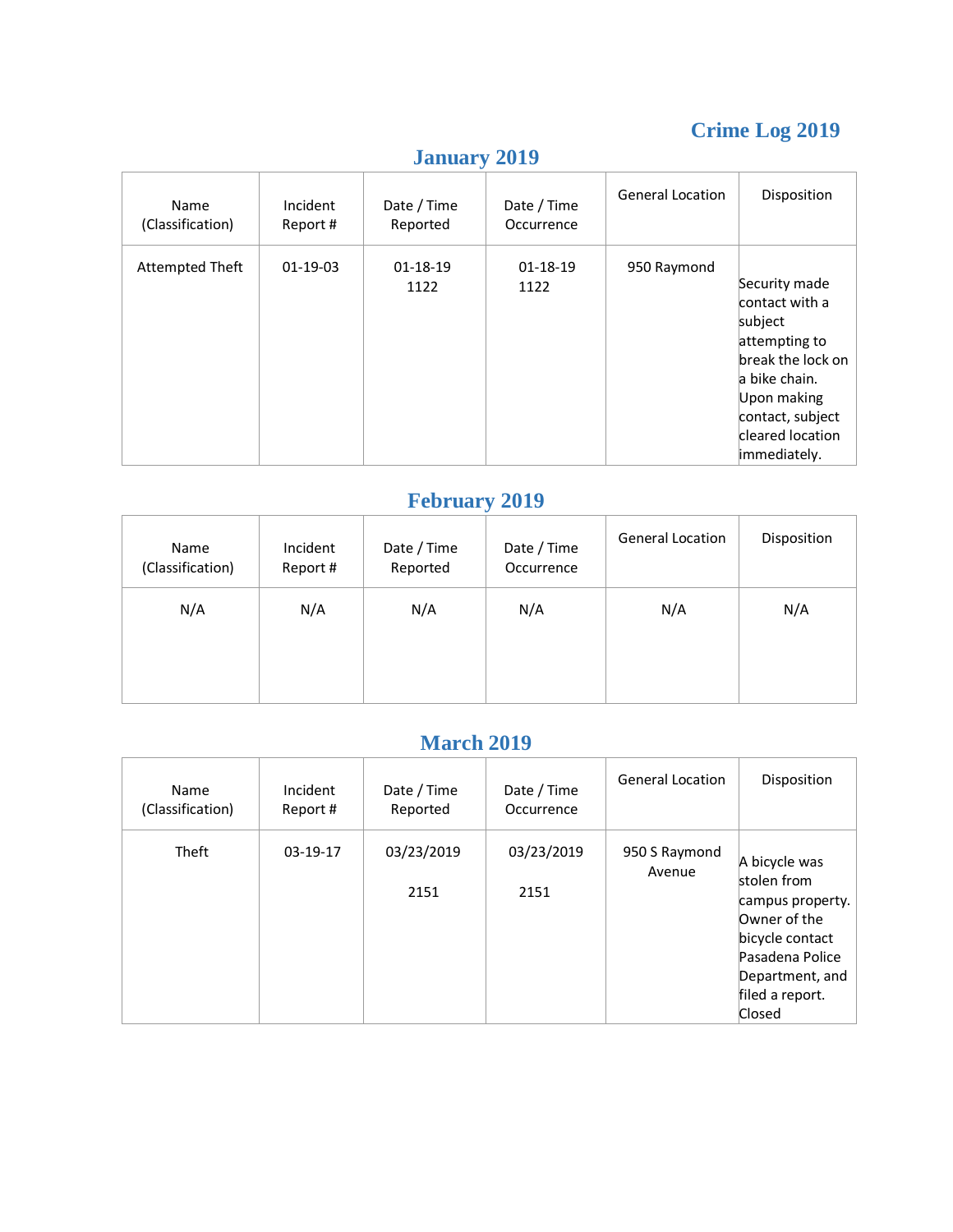# **April 2019**

| $1 - 1$ $1 - 1$ $1 - 1$  |                      |                         |                           |                         |             |  |  |  |
|--------------------------|----------------------|-------------------------|---------------------------|-------------------------|-------------|--|--|--|
| Name<br>(Classification) | Incident<br>Report # | Date / Time<br>Reported | Date / Time<br>Occurrence | <b>General Location</b> | Disposition |  |  |  |
| N/A                      | N/A                  | N/A                     | N/A                       | N/A                     | N/A         |  |  |  |

# **May 2019**

| Name<br>(Classification) | Incident<br>Report# | Date / Time<br>Reported | Date / Time<br>Occurrence   | <b>General Location</b> | Disposition                                                                      |
|--------------------------|---------------------|-------------------------|-----------------------------|-------------------------|----------------------------------------------------------------------------------|
| Drug Activity            | 05-19-05            | $05 - 22 - 19$<br>0230  | $05 - 22 - 19$<br>0230      | 1700 Lida st            | A substance that<br>appear to be<br>marijuana<br>Security disposed<br>of. Closed |
| Harassment               | 05-19-08            | $05 - 25 - 19$<br>1410  | $05 - 22 - 19$<br>1110-1120 | 950 Raymond<br>Avenue   | An investigation<br>was completed.<br>Closed                                     |
| Harassment               | 05-19-09            | $05 - 25 - 19$<br>1410  | $05 - 22 - 19$<br>1210      | 950 Raymond<br>Avenue   | An investigation<br>was completed.<br>Closed                                     |

## **June 2019**

| Name<br>(Classification) | Incident<br>Report # | Date / Time<br>Reported | Date / Time<br>Occurrence        | <b>General Location</b> | Disposition                                                              |
|--------------------------|----------------------|-------------------------|----------------------------------|-------------------------|--------------------------------------------------------------------------|
| Theft                    | 06-19-06             | $06-10-19$<br>0900      | 06-07-19/0610-1700 Lida St<br>19 |                         | lltem was stolen<br>from property.<br>No CCTV footage<br>of area. Closed |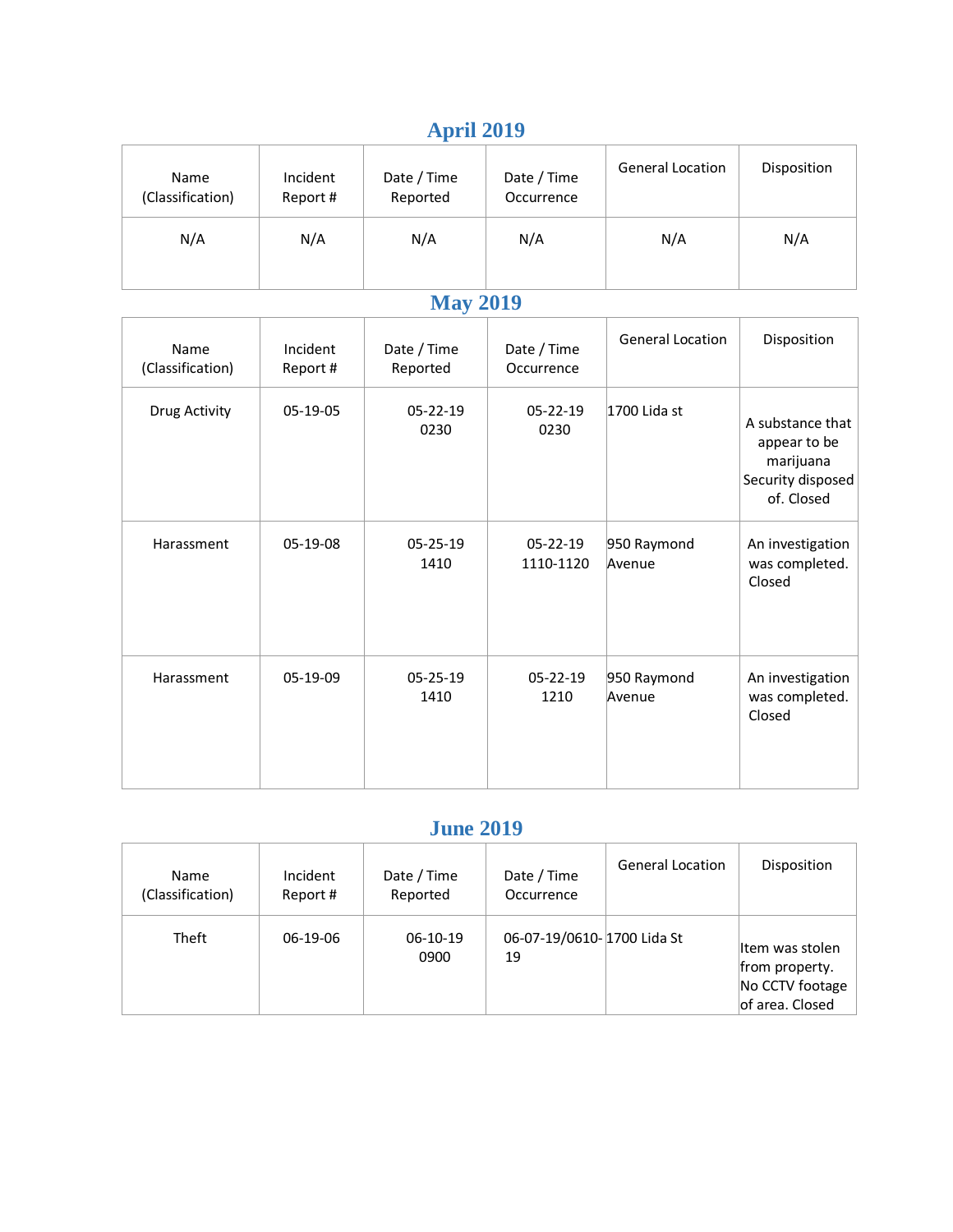| Theft         | 06-19-06   | $06-12-19$<br>2118     | $06-12-19$<br>2118 | 870 Building    | CCTV footage<br>reviewed by<br>Security, a<br>complete report<br>was completed.<br>Closed     |
|---------------|------------|------------------------|--------------------|-----------------|-----------------------------------------------------------------------------------------------|
| Drug Activity | $06-19-16$ | $06 - 22 - 19$<br>0700 | 06-21-19<br>2330   | 950 Raymond Ave | A substance that<br>appear to be an<br>ecstasy pill was<br>disposed of by<br>security. Closed |

# **July 2019**

| Name<br>(Classification) | Incident<br>Report# | Date / Time<br>Reported | Date / Time<br>Occurrence | <b>General Location</b> | Disposition |
|--------------------------|---------------------|-------------------------|---------------------------|-------------------------|-------------|
| N/A                      | N/A                 | N/A                     | N/A                       | N/A                     | N/A         |

# **August 2019**

| <b>Name</b><br>(Classification) | Incident<br>Report# | Date / Time<br>Reported | Date / Time<br>Occurrence | <b>General Location</b> | Disposition                                                                                                                                               |
|---------------------------------|---------------------|-------------------------|---------------------------|-------------------------|-----------------------------------------------------------------------------------------------------------------------------------------------------------|
| <b>Threats</b>                  | 08-19-03            | 08-02-19<br>1357        | 08-02-19<br>1357          | 1700 Lida               | One subject<br>verbally threaten<br>someone on<br>campus.<br>Pasadena Police<br>Department<br>arrived and<br>transported<br>subject off<br>campus. Closed |

**September 2019**